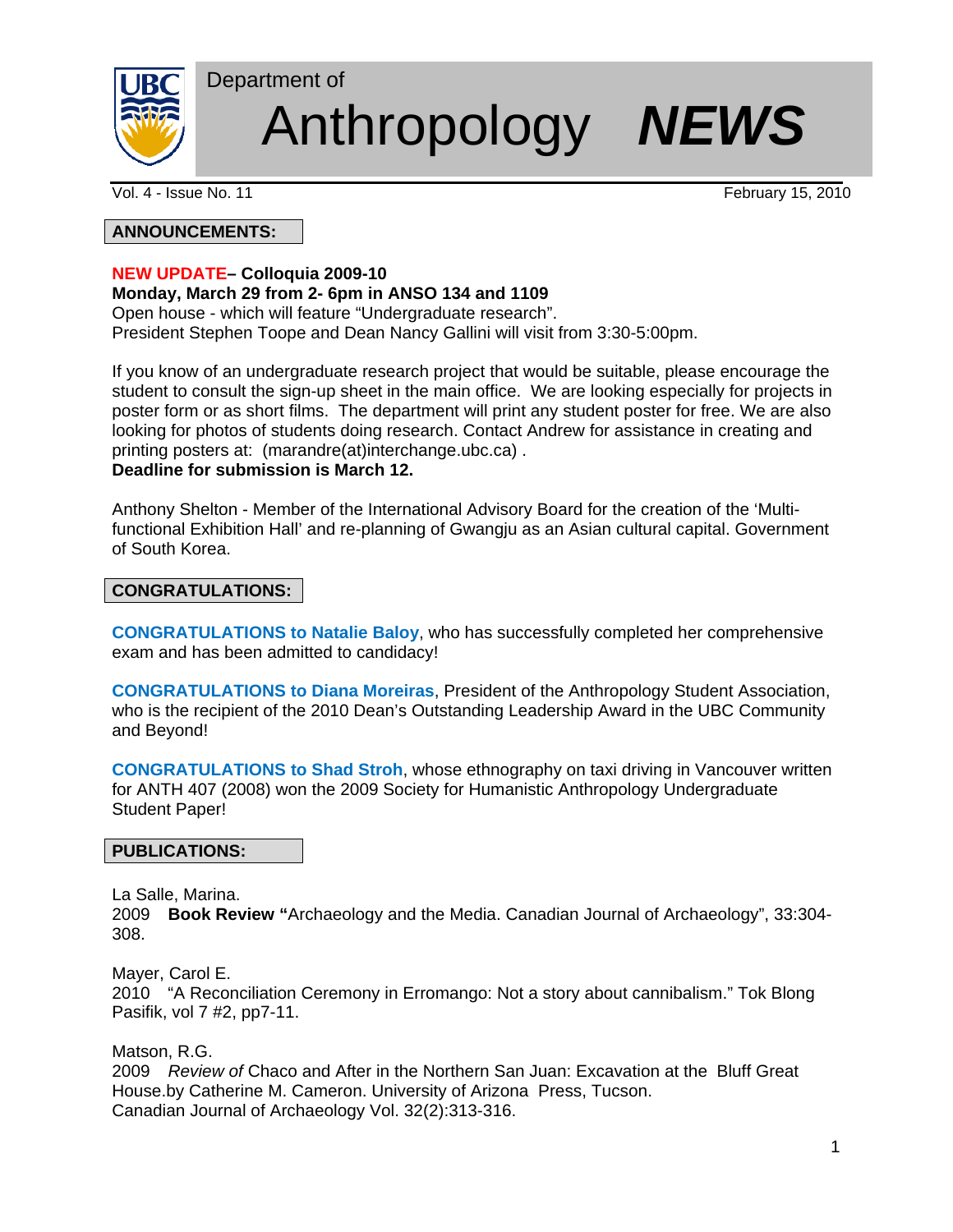Matson, R.G.

Feb. 1, 2010 *(Provided cited comments on PNAS article),* Native Americans tamed turkeys in 800 B.C. "But birds weren't initially raised for dinner, but rather for their feathers", by Jennifer Viegas, Discovery News, MSNBC.

(http://www.msnbc.msn.com/id/35186605/ns/technology\_and\_science-science/)

Shelton, Anthony

January 23, 2010 Editorial. Keep First Nation's culture out of art's 'melting pot'. Vancouver Sun. Section D: p.2.

#### **PRESENTATIONS:**

#### Hennessy, Kate

December 4, 2009 "Digital Matters: Anthropology, Disciplinarity, and Repatriation in a Northern Athapaskan Community". Invited Session, "Gathering Them Together and Bringing Them Home: The Relational Museum in Action". Josh Bell and Howard Morphy, organizers. Meetings of the American Anthropological Association, Philadelphia, PA.

#### **Hennessy, Kate** and Oliver Neumann

December 4-21 "Media on the City: The Lee Building (Oct 08 - Jan 09)" (Video Installation) In Ethnographic Terminalia (Group Exhibit). Crane Arts, Philadelphia.

#### Hennessy, Kate

January 28, 2010 "Digital Matters: Anthropology, Disciplinarity, and the Repatriation of Intangible Cultural Heritage." Marsico Visiting Scholar Lecture, University of Denver. Denver, CO.

#### **McKechnie, Iain,** and Daryl Fedje

February 9-11, 2010 Archaeological Evidence of a Possible Paleo-tsunami at the Tl'aadiiwa Village. Poster presented at the 1st Barkley Sound Knowledge Symposium, Bamfield Marine Sciences Centre, Bamfield.

McKechnie, Iain February 9-11, 2010 An Archaeological Perspective on the Hake Fishery in Barkley Sound. Presentation at the 1st Barkley Sound Knowledge Symposium, Bamfield Marine Sciences Centre, Bamfield.

#### Miller, Bruce Granville

January 3, 2010 Panelist. Louis Riel opera opening gala roundtable discussion moderated by UBC President Stephen Toope, with Jean Teillet, Aboriginal lawyer and Louis Riel's great grand niece, Bruce Dumont, President of Métis Nation B.C. Chan Centre, UBC.

Shelton, Anthony February 4, 2010 Keynote. CHIN International Conference on Digital Heritage.

#### **REMINDERS:**

**Learning Community,** *as part of Colloquia 2009-10*  **Rodrigo Ferrari Nunes Friday March 5, 3:30pm, AnSo 205**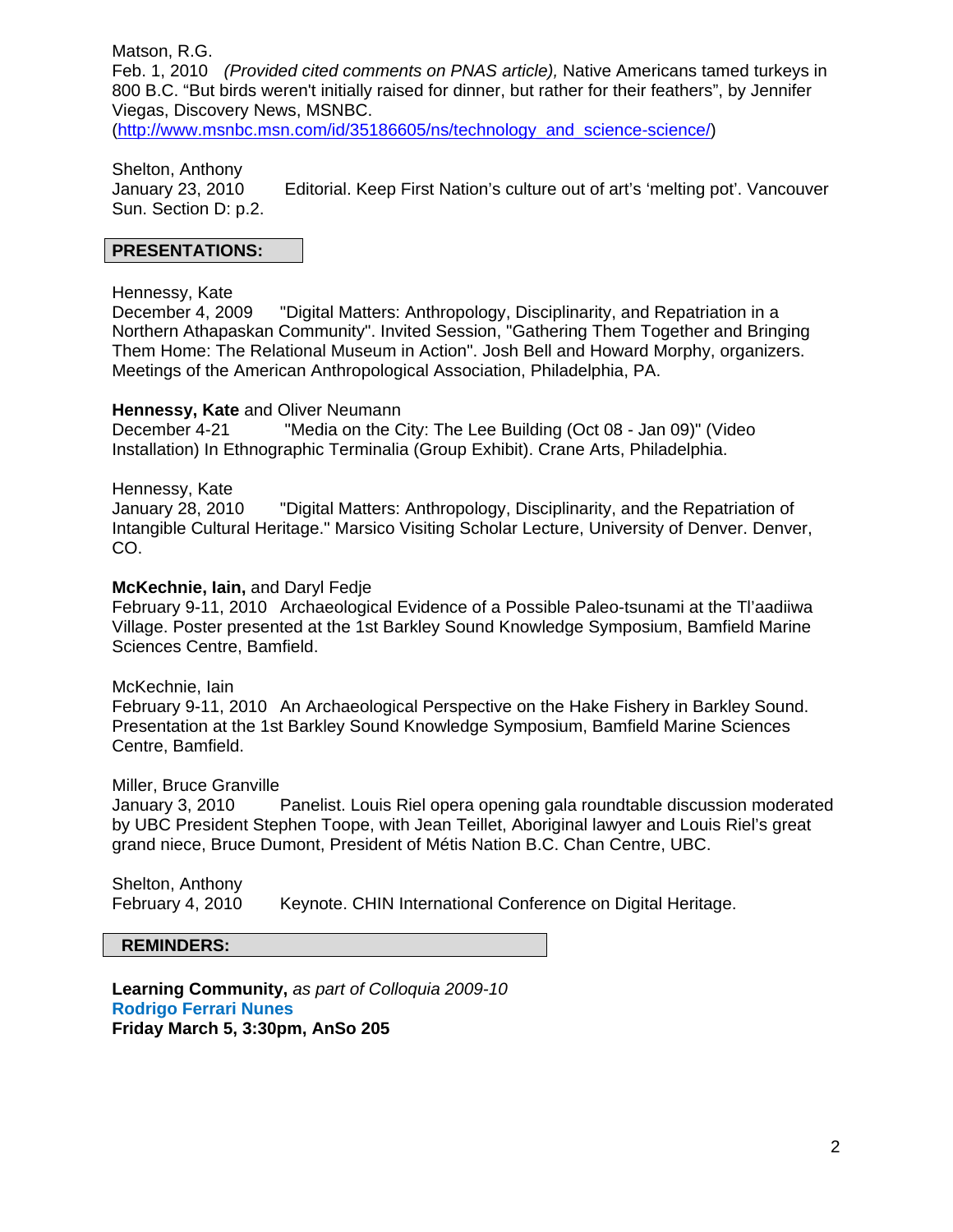## **Call for Paper Proposals for the Anthropology Graduate Conference (Proposal Deadline: extended to February 20, 2010)**

## **Graduate Conference Raffle – donations now being accepted – in Anthropology mailroom.**

The organizing committee of the UBC Anthropology Grad Student Conference is seeking donations for our fundraising raffle! Raffle tickets will be sold and we will have a draw during the banquet on May 20.

*If you would like to donate an item, we have placed a box in the photocopy room where you can leave your item. The box is located under the row of mailboxes, and is marked with a sign that says "Anthropology Gr tion Box".* 

# **SPECIAL EVENTS OUTSIDE THE DEPARTMENT:**

As part of the new **"Border Crossings"** initiative sponsored by the Liu Institute for Global Issues, and by the Departments of Anthropology, Geography, and Sociology, the following two events will take place on March 23 and 24 with **Professor Ananya Roy**:

## **Tuesday March 23, 12-2pm at the Liu Institute for Global Issues**

"Poverty Capital: Microfinanace and the Making of Development,"

#### **Wednesday March 24, 10-12pm at the Liu Institute boardroom (316)**

*This event provides an opportunity for graduate students to participate in a broad-ranging, informal discussion of Ananya Roy's work and career. Space is limited. Those interested in attending should contact Jamie Peck (jamie.peck@ubc.ca) or Jennifer Chun (jjchun@interchange.ubc.ca) as soon as possible, and no later than March 12.*

*Ananya Roy is Professor in the Department of City and Regional Planning at UC Berkeley, where she teaches in the fields of comparative urban studies and international development. She also serves as Education Director of the Blum Center for Developing Economies and as co-Director of the Global Metropolitan Studies Center.* 

# **MUSEUM OF ANTHROPOLOGY NEWS:**

#### **Events:**

"**Itineraries of Exchange: Cultural Contact in a Global Frame**" will take place at UBC from **March 4-6, 2010**, and will bring together anthropologists, geographers, historians, Indigenous artists and activists, literary scholars, and others whose research focuses on cross-cultural encounters and material exchange in a global context. The symposium will take place, successively, at the **First Nations Longhouse** (Thursday evening, March 4), **St. Johns College** (all day Friday, March 5, with an evening lecture at the **Peter Wall Institute**), and the **Museum of Anthropology** (Saturday, March 6). Keynote speakers will include **Sanjay Subrahmanyam** (UCLA), **Jonathan Lamb** (Vanderbilt), and **Taiaiake Alfred** (UVic). Cosponsored by the Department of Anthropology.

For schedule information, please go to: http://globalencounters.ubc.ca/symposium

Vancouver's Cultural Olympiad brings unique opportunities to foster a global dialogue between international communities. From **February 21st – 28th** Vancouver shall host the 9th Annual *Talking Stick Festival* – a celebration that provides a stage for established and emerging, national and international **Aboriginal artists**, performing live music, dance, theatre, multimedia, storytelling and performance art.